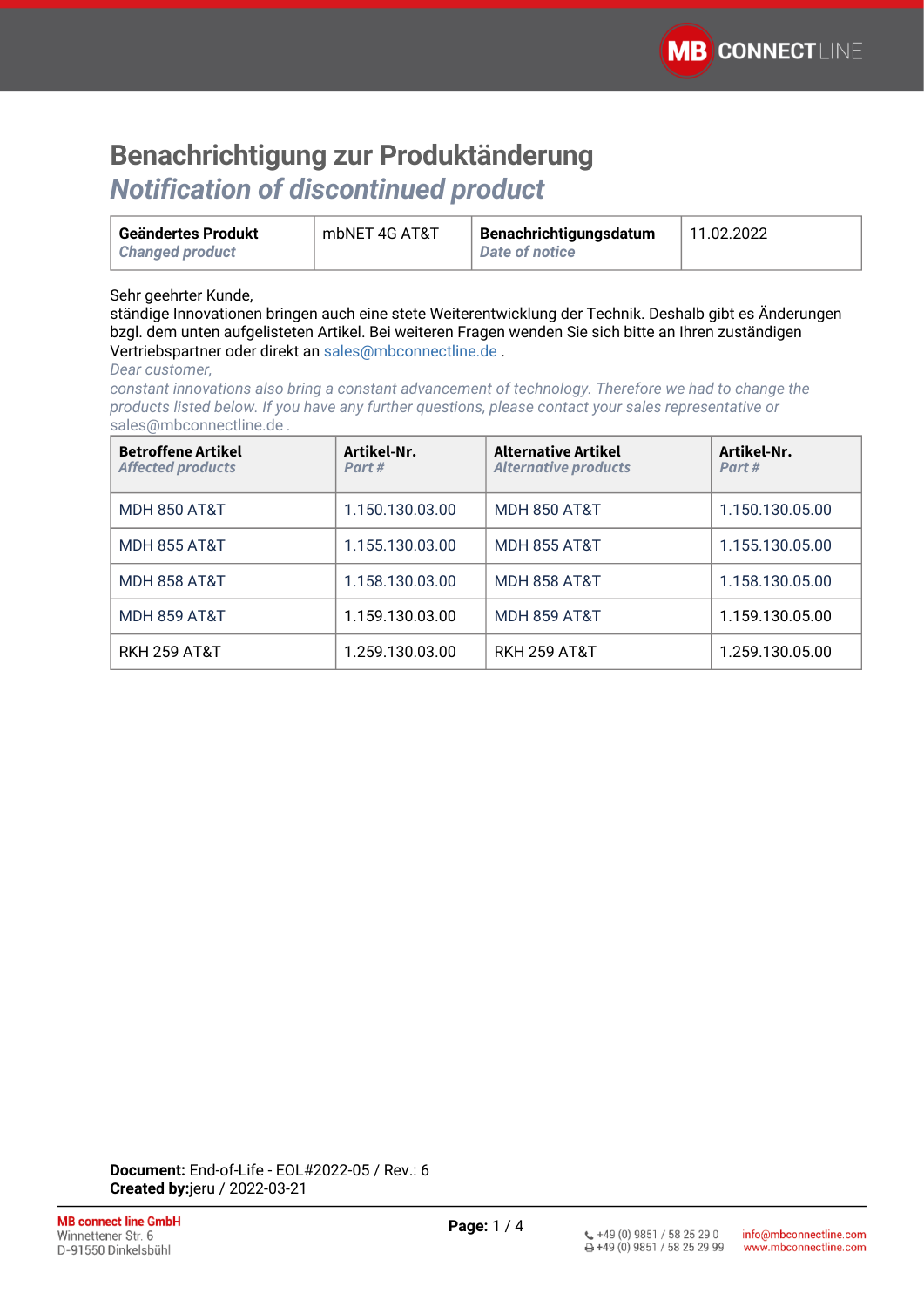## **Details zum Alternativprodukt** *Details of the alternative product*

Die nachfolgende Tabelle gibt Ihnen einen schnellen Überblick des Funktionsumfangs/der technischen Eigenschaften des Alternativprodukts sowie dessen Kompatibilität zum geänderten Produkt.

*The following table gives you a quick overview of the functional scope/technical properties of the alternative product as well as its compatibility with the changed product.*

| <b>Technische Informationen</b><br><b>Technical information</b>                                                                                                                                                                                                                    |                                                                                                                                                                                                                                                        |                                                                                                                                                                                                                                                        |  |  |
|------------------------------------------------------------------------------------------------------------------------------------------------------------------------------------------------------------------------------------------------------------------------------------|--------------------------------------------------------------------------------------------------------------------------------------------------------------------------------------------------------------------------------------------------------|--------------------------------------------------------------------------------------------------------------------------------------------------------------------------------------------------------------------------------------------------------|--|--|
| <b>Kompatibilität</b><br><b>Compatibility</b>                                                                                                                                                                                                                                      |                                                                                                                                                                                                                                                        |                                                                                                                                                                                                                                                        |  |  |
| $\triangledown$ vollständig / completely<br>Der Alternativartikel deckt den Funktionsumfang / die technischen Eigenschaften des<br>Vorgängerartikels zu 100% ab.<br>The alternative product covers the functional scope / technical properties of the previous product by<br>100%. |                                                                                                                                                                                                                                                        |                                                                                                                                                                                                                                                        |  |  |
| Übersicht: Was ändert sich für Sie?<br><b>Overview: What will change for you?</b><br>Rote Textmarkierungen kennzeichnen nicht länger unterstützte Funktionalitäten / Red text<br>markings indicate functionalities that are no longer supported                                    |                                                                                                                                                                                                                                                        |                                                                                                                                                                                                                                                        |  |  |
| Änderung<br><b>Change</b>                                                                                                                                                                                                                                                          | <b>Betroffene Artikel</b><br><b>Affected products</b>                                                                                                                                                                                                  | Alternativprodukte<br><b>Alternative products</b>                                                                                                                                                                                                      |  |  |
| 4G Modul -<br><b>Einsatzland</b><br>4G module -<br>target region                                                                                                                                                                                                                   | <b>North America</b>                                                                                                                                                                                                                                   | North America                                                                                                                                                                                                                                          |  |  |
| 4G Modul -<br><b>Spezifikation</b><br>4G module -<br>specification                                                                                                                                                                                                                 | GSM/GPRS/EDGE: 850, 1900 MHz; max.<br>236 kbps;<br>HSxPA: 1900 (B2), 850 (B5) MHz; Downlink<br>max. 21 Mbps, Uplink max. 5,76 Mbps;<br>LTE: 1900 (B2), AWS 1700 (B4), 850 (B5),<br>700 (B17) MHz; Downlink max. 100 Mbps,<br>Uplink max. 50 Mbps       | HSxPA: 1900 PCS (B2), AWS (B4), 850 (B5)<br>MHz; Downlink max. 42 Mbps;<br>LTE: 700 Lower (B12), 700 PS (B14), AWS<br>(B4), 1900 PCS (B2), 850 (B5), 700 Upper<br>(B13), AWS-3 (B66), 600 (B71) MHz;<br>Downlink max. 150 Mbps, Uplink max. 50<br>Mbps |  |  |
| 4G Modul -<br><b>Sendeleistung</b><br>4G module -<br>output power                                                                                                                                                                                                                  | Class 4 (2 W, 33 dBm) @ GSM 850 / 900<br>Class 1 (1 W, 30 dBm) @ GSM 1800 / 1900<br>Class E2 (0.5 W, 27 dBm) @ EDGE 850 /<br>900<br>Class E2 (0.4 W, 26 dBm) @ EDGE 1800 /<br>1900<br>Class 3 (0.25 W, 24 dBm) @ UMTS<br>Class 3 (0.2 W, 23 dBm) @ LTE | Sendeleistung typische Werte für<br>maximale Ausgangspegel<br><b>Output power - typical values for max</b><br>output level<br>2G: LB: 33 dBm; HB: 30 dBm<br>3G/TD-SCDMA: 24dBm<br>4G (FDD & TDD): 23dBm @1RB                                           |  |  |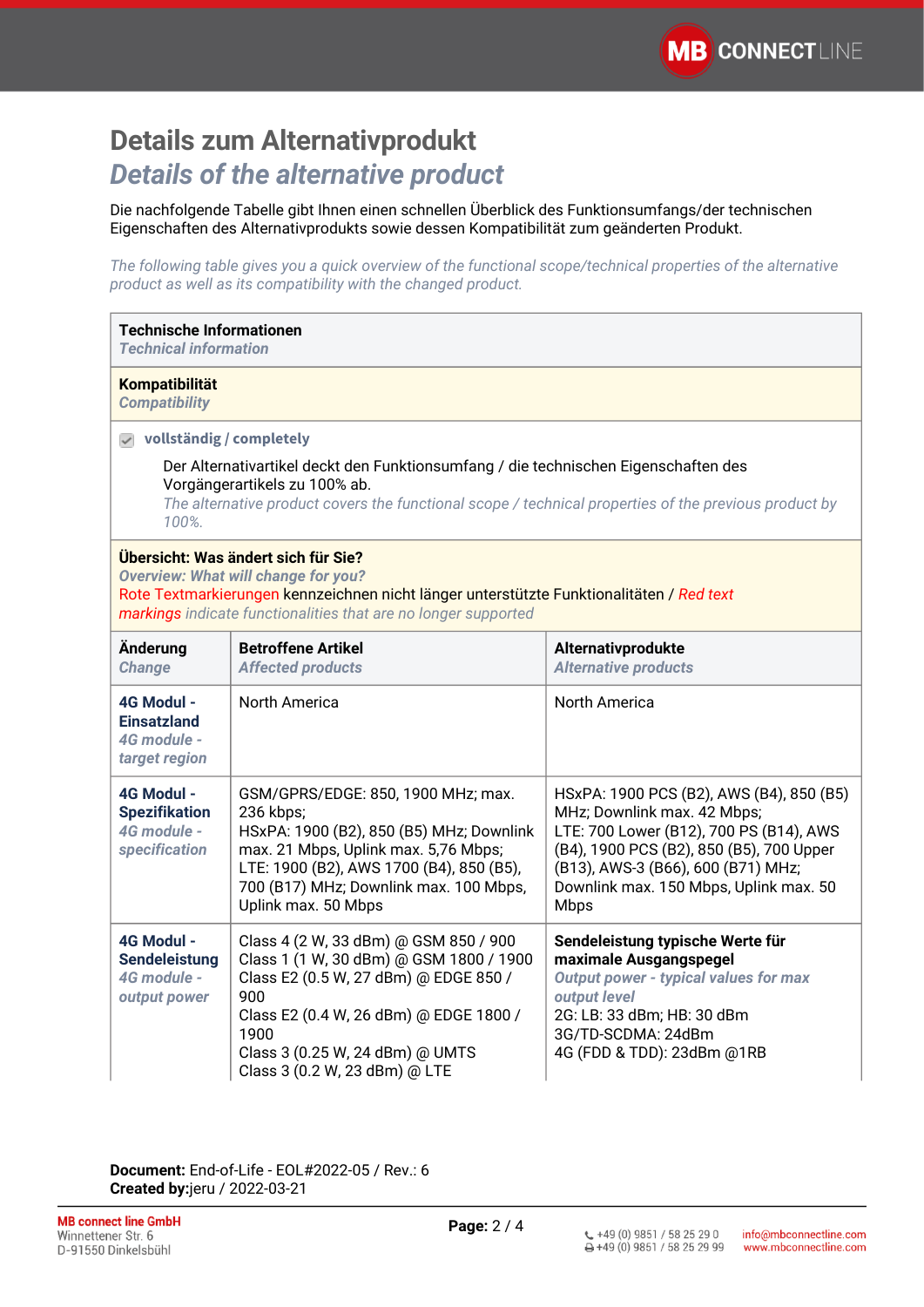

|                                                                                    |                                                                                                   | <b>Empfindlichkeit typische</b><br>Empfindlichkeitsstufen<br><b>Sensitivity - typical sensitivity levels</b><br>-108 dBm @ 2G<br>$-113.5$ dBm @ 3G<br>-103 dBm @ 4G FDD (BW=5 MHz) |
|------------------------------------------------------------------------------------|---------------------------------------------------------------------------------------------------|------------------------------------------------------------------------------------------------------------------------------------------------------------------------------------|
| 4-Fach LAN-<br><b>Buchse</b><br><b>Embedded 4-</b><br>port LAN<br>switch<br>B<br>a | Maße in mm:<br><b>Dimensions in mm:</b><br>$A = 24,90$<br>$B = 30,90$<br>$a = 3,70$<br>$b = 2,00$ | Maße in mm:<br>Dimensions in mm:<br>$A = 25,52$<br>$B = 31,50$<br>$a = 5,40$<br>$b = 2,00$                                                                                         |

Bitte beachten Sie, dass das genannte Einsatzland vom Mobilfunk-Modul-Hersteller definiert wird. Ein Einsatz über diese Orte hinaus ist aus technischer Sicht nicht ausgeschlossen, daher empfehlen wir Ihnen die Frequenzbandunterstützung des jeweiligen Providers am Einsatzort zu prüfen und das entsprechende Alternativgerät zu wählen. ♦

*Please note that the target region is defined by the mobile radio module manufacturer. Use beyond these locations is not excluded from a technical point of view, so we recommend to check the frequency band support of the respective provider at the location of use and select the appropriate alternative device.*